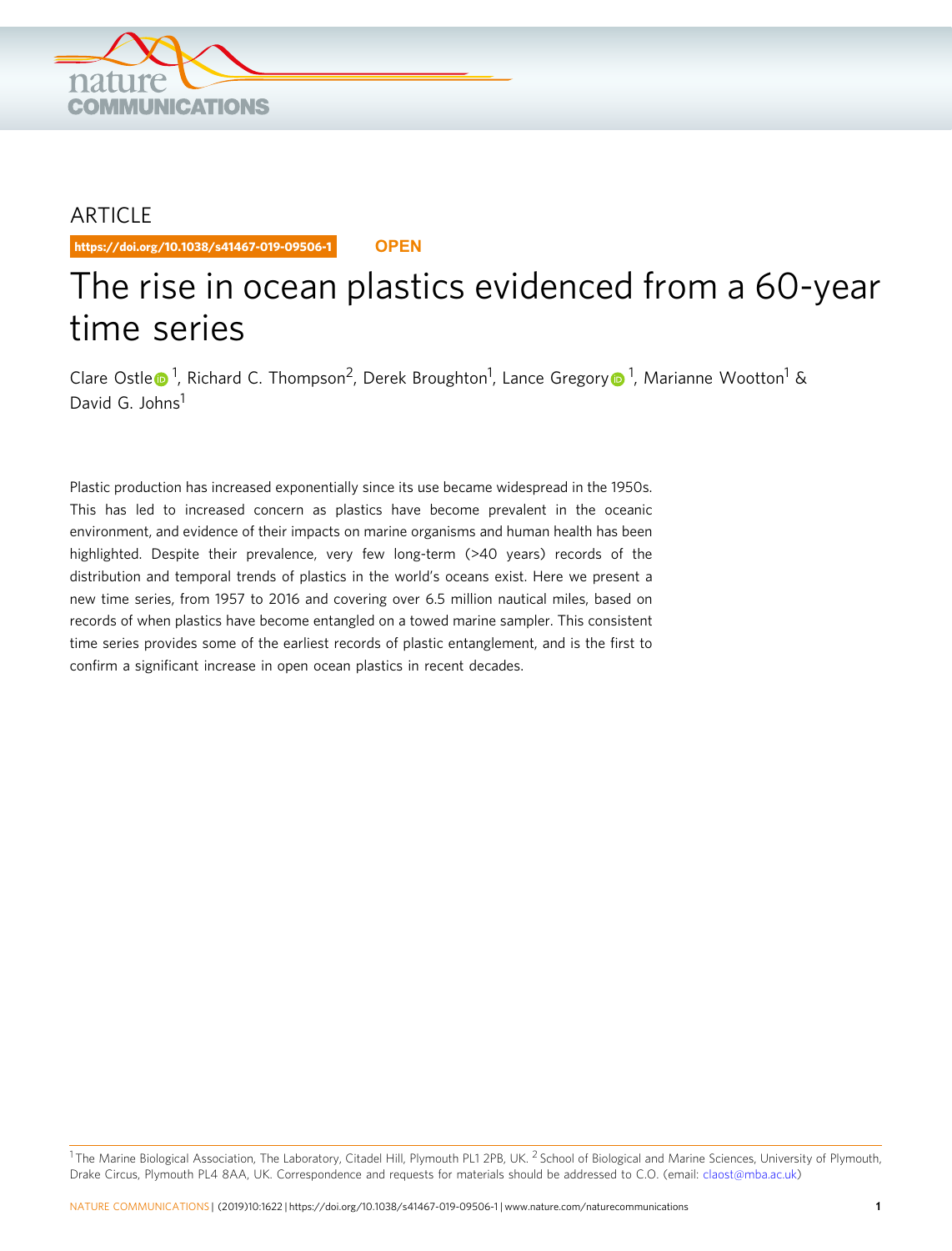lastics have become a global concern as the accumulation in the world's oceans has become apparent, and potential health risks have been highlighted $1-4$  $1-4$ . The use of man-made material for producing netting and fishing products became widespread in the 1950s, when these slow-degrading materials were made readily available and affordable<sup>5,6</sup>. Since this period, there has been a rapid increase in plastic production for a wide range of uses, and a number of environmental impacts have been highlighted<sup>3,6–8</sup>. Due to their very slow degradation periods, plastics have become ubiquitous and have been associated with marine health impacts<sup>7</sup> such as entanglement<sup>9</sup>, ingestion<sup>10,11</sup>, the potential dispersal of invasive species and toxicity<sup>12</sup>, and contamination through trophic levels $13$ . Comparable long-term environmental datasets of plastic debris are few and far between $4$ , with widespread data of sea surface plastic debris (particularly large plastic debris) being virtually non-existent<sup>[7](#page-4-0)</sup>. Despite the increase in production of plastics and the consequent disposal, studies that have investigated open ocean plastic time series have been unable to show the expected increase since the  $1990s^{14-17}$  $1990s^{14-17}$  $1990s^{14-17}$  $1990s^{14-17}$  $1990s^{14-17}$ .

Since 1957, the Continuous Plankton Recorder (CPR) has been towed over 6.5 million nautical miles in the North Atlantic and adjacent seas. The primary purpose of the CPR has been to record pelagic plankton, for which it is has been doing so since 1931 using ships-of-opportunity. Thompson et al. $^{14}$  used this historical record, to retrospectively count the amount of microplastics (plastic  $\leq 5$  mm)<sup>[3](#page-4-0)</sup> within CPR samples along two transects in the northeast Atlantic. This study indicated a significant increase in microplastics from 1960–70 to 1980–1990, however no significant trend was observed between the 1980s and the  $1990s<sup>14</sup>$  $1990s<sup>14</sup>$  $1990s<sup>14</sup>$ . The CPR consists of a torpedo shaped metal housing around a mechanical gear-shifted advancing mesh to collect and store the plankton, this design and technology has remained consistent since its inception in 1931<sup>18</sup>. The CPR is towed off the back of ships-ofopportunity, such as ferries and container ships, at ~7 m depth and from  $10-20$  knots speed<sup>18</sup>. In this sense, the CPR is susceptible to entanglement in a similar way to marine mammals that spend time in surface waters. When the CPR mechanism is hauled back on to the ship, the crew report any issues, such as entanglement on to a tow log, these are also noted and reported upon return to the CPR maintenance workshop.

Here we present a consistent time series from 1957 to 2016, of oceanic plastic occurrence in the North Atlantic and adjacent seas, and our findings on the localisation, properties, and temporal trends of these plastics. This dataset presents some of the earliest records of open ocean plastic entanglement, and confirms a significant increase in open ocean plastics since the  $1990s^{7,14-17}$  $1990s^{7,14-17}$  $1990s^{7,14-17}$  $1990s^{7,14-17}$  $1990s^{7,14-17}$ .

### Results

Observations. Results presented here are based on observations that have been recorded as faults within a tow log for each CPR that has been towed within the North Atlantic and adjacent seas. 36% of the total number of CPR tows between 1957 and 2016 (16,725 tows) had faults logged, 4% of these faults were due to plastic entanglement and 1% were due to natural entanglement (see Methods and Supplementary information for further detail). Items were considered as macroplastic (plastic  $>5$  mm)<sup>3</sup> if they were large enough to become entangled on the CPR, and described an assumed plastic item (see Supplementary Data 1 for each individual entanglement description).

Macroplastics over the record. Our analysis reveals an increase in macroplastic entanglement on the CPR since the first instance in 1957 (Fig. [1](#page-2-0)). In order to compare items that were not man-made a text search was also carried out for natural items, such as seaweed and wood that were reported to be entangled on the CPR (see Methods and Supplementary Data 2). Although there are gaps in both datasets, with more data being collected in the last 3 decades, the occurrence of natural items becoming entangled on the CPR remains consistent throughout the time series (Fig. [1](#page-2-0)a), and there was no significant correlation found between macroalgal entanglements and macroplastic entanglements (Student's  $t$ -test  $p$ -value < 0.05). The occurrence of macroplastic entanglement on the CPR shows a clear increasing trend with an order of magnitude increase from 2000 onwards (Fig. [1a](#page-2-0), b). The records of macroplastics that became entangled on the CPR from 1957 to 2016 have a significant positive linear trend (standard model I linear regression) of  $0.057 \pm 0.0066$  (Student's *t*-test *p*-value < 0.001 that trend is significantly different from zero), while there is no significant trend for the natural items (Fig. [1a](#page-2-0)). Figure [1b](#page-2-0) indicates a significant increase in macroplastics between the 1950s–60s, and the 1970–80 s, and both the 1990s and 2000s, respectively. Although we can not be sure on the trend until we have data for the whole decade in order to ensure comparability, 2010 to 2016 shows no significant change in total macroplastic counts compared to the 2000s.

Regional trends and marine litter types. The first record of man-made entanglement on the CPR was in 1957, recorded as recorder fouled by trawl twine, off the east coast of Iceland (Fig. [2\)](#page-3-0). The second earliest record of man-made entanglement on the CPR was recorded as a plastic bag in 1965 off the Northwest of Ireland, this is the first mention of a specific plastic type becoming entangled on the CPR. The area that has the highest occurrence of macroplastic entanglement on the CPR is in the southern North Sea (Fig. [2,](#page-3-0) please see Supplementary Figs. 1– 4 in the supplementary information for a regional break-down of trends). In the open ocean of the North Atlantic mostly netting, line and rope are reported (Fig. [2\)](#page-3-0). The most commonly reported macroplastic within the CPR tow log is line (Supplementary Fig. 5). The term line is often reported as fishing line, with fishing net also being a main contributor to entanglement and becoming more prevalent in the tow logs since the early 1990s (Fig. [3,](#page-3-0) Supplementary Fig. 5 and Supplementary Data 1). Fishing gear was investigated by searching for the following terms; fishing, monofilament, trawl, and hook. Figure [3](#page-3-0) indicates that the number of entanglements due to fishing related gear have increased, and that 55% of the total entanglements recorded are from fishing gear (see Supplementary Data 1). There is also evidence of a decline in the entanglement records of plastic bags since 2000 (Fig. [3\)](#page-3-0). Applying the regions defined in Supplementary Fig. 1, a non-parametric (permutation-based) multivariate analysis of variance (perMANOVA) was carried out using the Fathom Matlab toolbox $19$ , which revealed a significant relationship ( $p$ -value < 0.05) between both year and region with litter category (see Methods for more detail). The majority of CPR tows were completed in the North Sea and Wider Atlantic area, giving greater statistical confidence in these areas (Supplementary Fig. 2). The increase in fishing related plastic entanglements, particularly in the North Sea region, contributed most significantly to the increase seen in macroplastic entanglements in the last 2 decades (Supplementary Fig. 4). Three of the five regions (Supplementary Fig. 1) presented a significant increasing trend in macroplastic entanglement (Student's  $t$ -test  $p$ -value < 0.001, Supplementary Fig. 3), with both the Bay of Biscay/Iberian Coast and the Arctic region giving a non-significant trend due to the lack of observations in these areas (Supplementary Fig. 2a, e). A similarity percentage (SIMPER) analysis<sup>[19](#page-5-0)</sup> determined that the percentage contribution between the litter types to the change in macroplastic counts over time were 44.86% due to fishing related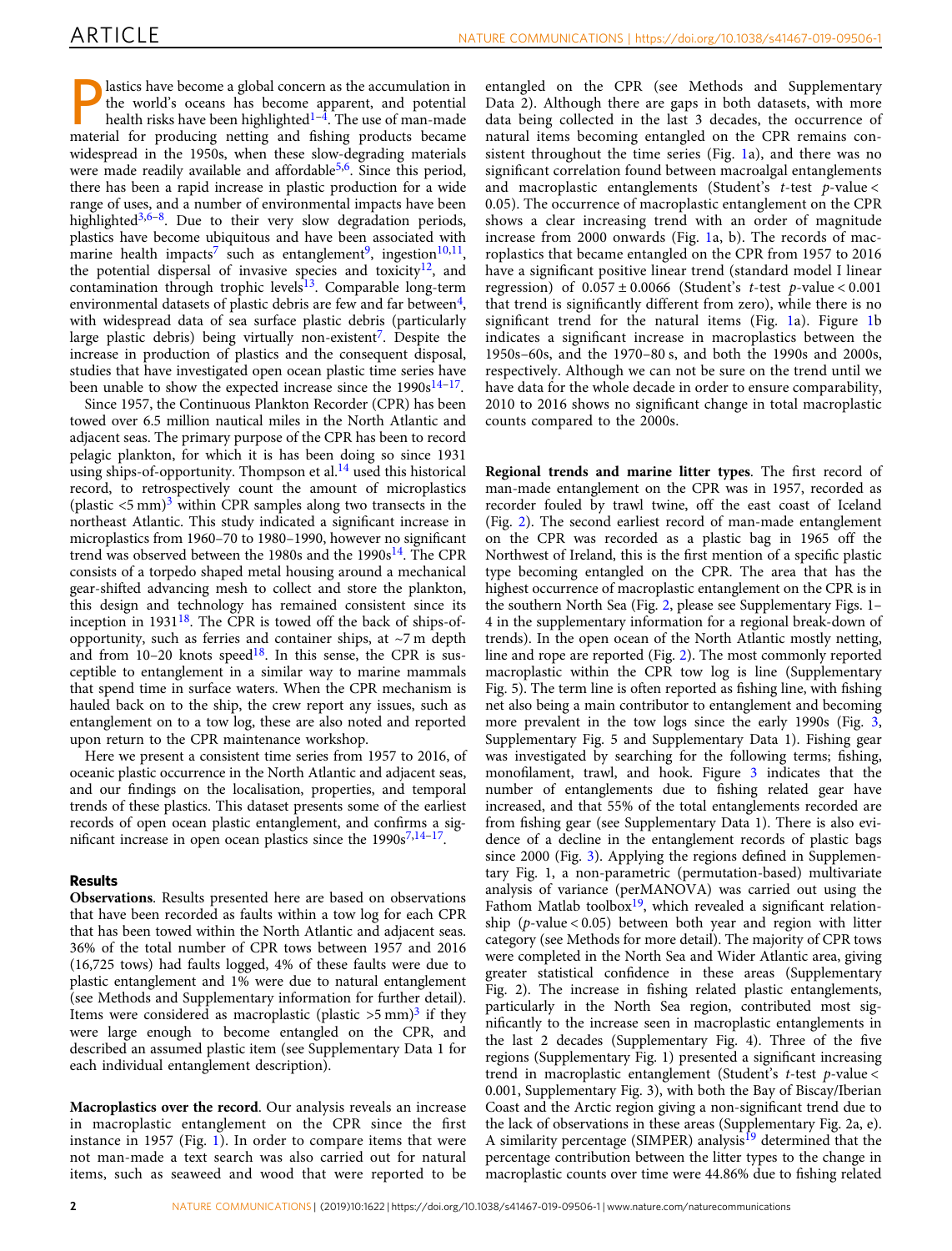<span id="page-2-0"></span>

Fig. 1 Total macroplastic and natural counts of entanglement. a annual counts of macroplastic = light blue bars (significant trend = 0.057 ± 0.0066  $(15.D.)$ , and natural items = grey bars (non-significant trend = 0.0045 ± 0.0028 (15.D.)). The cumulative sum of the total counts of macroplastic are plotted on the second y-axis in green. **b** total counts of macroplastic per decade plotted as a box and whisker plot, where the median is represented by a blue circle, the edges of the box are the 25th and 75th percentiles, the whiskers extend to the most extreme data points, and outliers are plotted individually as red crosses. Please note there are only 3 years of data for the 1950s (1957–1959) and only 7 years of data for the 2010s (2010–2016). The annual counts of entanglements observed have been normalised to a percentage frequency of occurrence per Continuous Plankton Recorder tow (%)

plastics, 44.67% due to other (fishing not specified) plastic types, and 10.48% due to plastic bags.

#### **Discussion**

Our findings are the first to confirm the expected significant increase in plastics in the open ocean since the  $1990s^{7,14-17}$  $1990s^{7,14-17}$  $1990s^{7,14-17}$  $1990s^{7,14-17}$  $1990s^{7,14-17}$  $1990s^{7,14-17}$  $1990s^{7,14-17}$ . We have presented a significant increase in macroplastics from 1957 to 2016 (Fig. 1), which agrees with the exponential increase in total plastic production worldwide<sup>3</sup>. It has been suggested that there may be a sink of plastic items within global oceans, which could have led to reduced estimates of sea surface plastics and have implications for plastic pollution<sup>[7](#page-4-0),[17](#page-5-0)</sup>. Perhaps the reason we have been able to show the expected increase, is because the focus of this work has been on larger plastic items that entangle on the CPR. It should be noted that these larger plastics (macroplastics) break down under ultra-violet light and mechanical forces within

the ocean, leading to smaller fragments forming microplastics $20$ , therefore they have the potential to be a proxy for a wide-range of plastic sizes within the oceans.

There are very few historical records of oceanic plastic occurrence, in particular time series of macroplastics, with the most common reporting stemming from ingestion studies of seabirds and sea turtles<sup>[3](#page-4-0),[5,11,](#page-4-0)[21](#page-5-0)–25</sup>. In 1947 the earliest known reporting of entanglement was documented, when a herring gull was impeded by a piece of string<sup>5,[26](#page-5-0)</sup>. However, it is uncertain if this string was made of plastic or natural fibres. In this study we have presented two early records of entanglement, one from 1957 when trawl twine was caught on the CPR and one in 1965 from plastic bag entanglement. The observations of trawl twine is synonymous with the widespread use of plastic for fishing practices in the 1950s as plastic became economical and more efficient to use than natural fibres<sup>5,[6](#page-4-0)</sup>. Therefore although we cannot confirm that the twine was made from plastic, it is likely, as it was recorded in the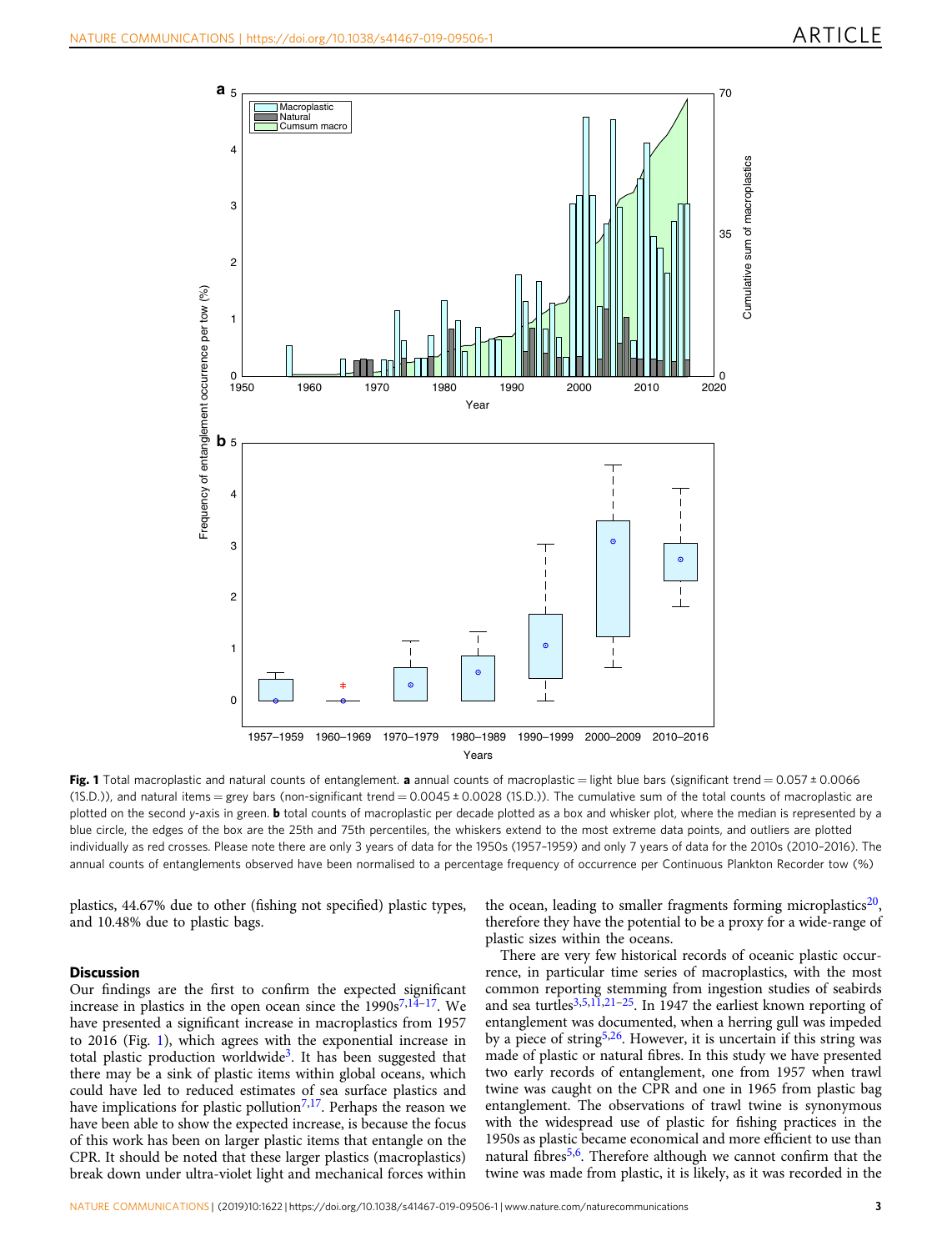<span id="page-3-0"></span>

Fig. 2 Map of macroplastics in the North Atlantic and adjacent seas. Map showing the location of Continuous Plankton Recorder samples since 1957 shown as grey points, black circles = macroplastic occurrence that has not been categorized, red circles = netting, blue circles = line, yellow circles = rope, green circles = bag, pink circles = monofilament, and cyan circles = string. The location of the two earliest records of macroplastic are annotated with the year they were recorded and black arrows. Note: The white area are where no data are available



Fig. 3 Annual macroplastic counts in categories from 1957 to 2016. Timeseries plot for four categories (total, fishing specified, fishing not specified, bag specified) of macroplastic entanglements from 1957 to 2016, with all macroplastics observed included in the total category. The annual counts of macroplastics observed have been normalised to a percentage frequency of occurrence per Continuous Plankton Recorder tow (%)

late 1950s and was specified as trawl twine. The record of a plastic bag entangled on the CPR in 1965 is within the same decade as the first known recordings of plastic entanglement and ingestion by seabirds<sup>[21](#page-5-0)-23</sup>, and marine turtles<sup>7,[24](#page-5-0),25</sup>, which were observed in the late 1960s.

The data presented in Fig. 2 demonstrate that macroplastic debris are found throughout the North Atlantic. More macroplastic entanglements occurred in high-density shipping route areas, than areas of the open ocean such as the eastern North Atlantic, this could be due to the increased presence of human activity<sup>6</sup> introducing large plastic items to those areas (Fig. 2, and [www.](http://www.marinetraffic.com) [marinetraf](http://www.marinetraffic.com)fic.com). Although the first record of man-made entanglement on the CPR in 1957 was recorded in Arctic waters

(Fig. 2 and Supplementary Fig. 1), we do not find a significant increase in macroplastic entanglements (Supplementary Fig. 3e), this is due to an increased number of CPR tows in the last decade in Arctic waters and our normalisation method employed to remove sampling bias (see methods for normalisation method and Supplementary Fig. 2e). However, we do record a peak in macroplastic entanglement cases in Arctic waters between 2009–2011 (Supplementary Fig. 3e), which corresponds with a significant increase in macroplastics between 2002–2014 seen at two stations at the HAUSGARTEN observatory in the Arctic<sup>27</sup>. Although not a significant increase, there were more plastic entanglement cases reported during January and December than any other month, suggesting that winter conditions such as high winds, rainfall and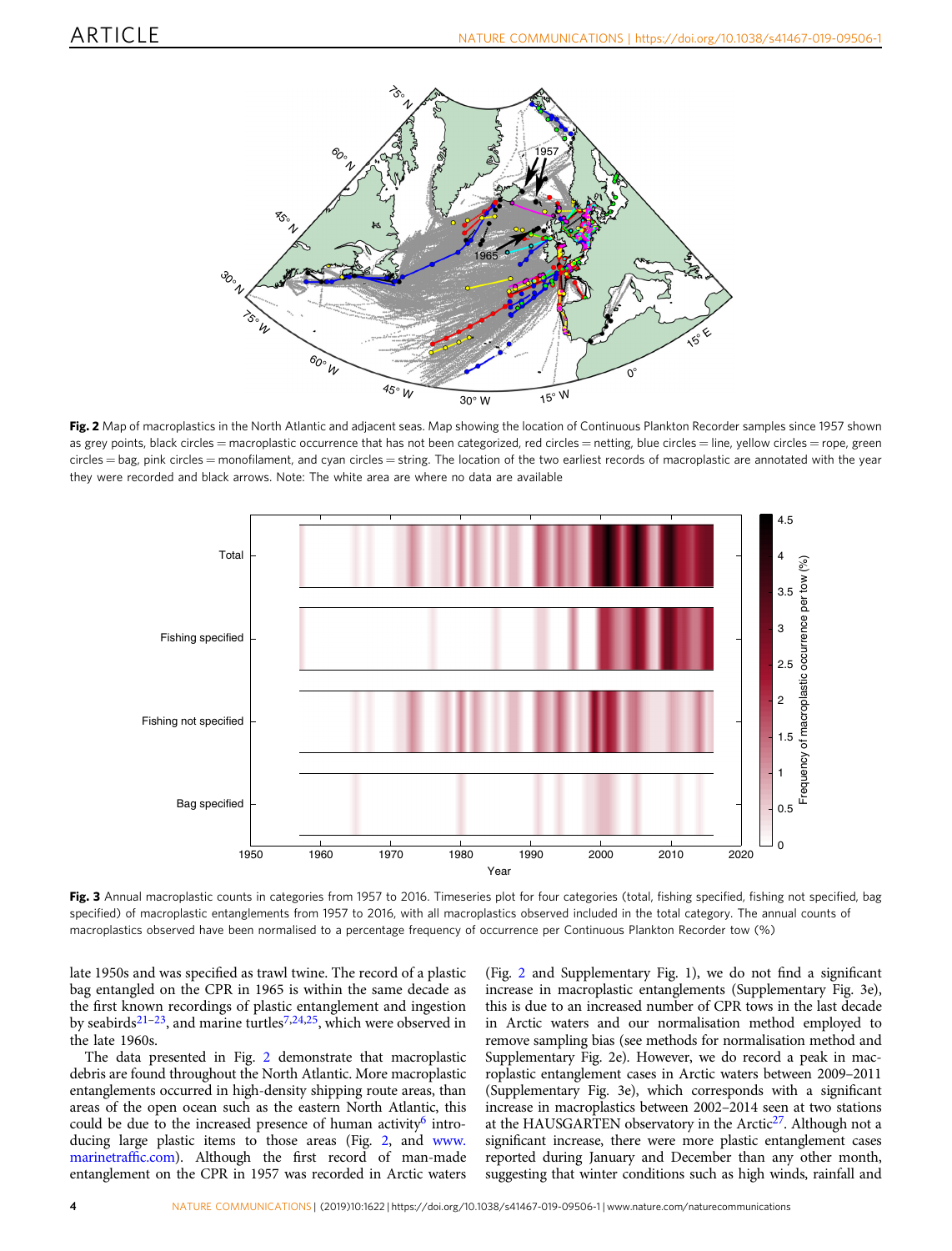<span id="page-4-0"></span>river run-off, may have increased the amount of plastics within the oceans (Supplementary Fig. 4). This could partly explain the distribution of macroplastics seen in Fig. [2,](#page-3-0) where more entanglements have occurred near coastal and riverine input areas, such as the southern North Sea and the English Channel (Fig. [2](#page-3-0) and Supplementary Fig. 4, perMANOVA *p*-value  $< 0.05<sup>19</sup>$ ). These areas are also more likely to be impacted by anthropogenic pollution due to their close proximity to human populations<sup>6</sup>.

Macroplastic items such as line and string are more likely to cause entanglement due to their shape (Fig. [3](#page-3-0) and Supplementary Fig. 5). Our findings suggest that man-made entanglement from fishing related gear has significantly increased in recent decades (Fig. [3](#page-3-0) and Supplementary Fig. 4), and could be more likely in areas such as the North Sea than the open ocean of the North Atlantic, where higher occurrences of macroplastics were reported to be entangled on the CPR (Fig. [2](#page-3-0) and Supplementary Fig. 4, perMANOVA p-value <  $0.05^{19}$  $0.05^{19}$  $0.05^{19}$ ). Although very few recreational fisheries are monitored in the North Sea, and commercial fish landings have reduced overall since the 1970s, data from the ICES fisheries overview indicates that pelagic trawl/seine fishing gear landings have increased since 2003 to 2015 in the North Sea $^{28}$ . The North Sea has large seabird and seal populations, as well as cetaceans, that are likely to have encountered plastic items and are at increasingly higher risk of entanglement $29,30$ .

As the global population continues to increase, plastic waste will continue to  $\text{grow}^{31}$  $\text{grow}^{31}$  $\text{grow}^{31}$ . The realisation that plastics are ubiquitous, and that the consequent health impacts are yet to be fully understood, has increased the awareness surrounding plastics. Plastics are likely to be used as an indicator of marine health in environmental monitoring to drive policy (e.g. the Marine Strategy Framework Directive<sup>32</sup>). However, progression to reduce the inputs of plastic into the ocean is required<sup> $7,33,34$ </sup>. There is a need for re-education, continued research and awareness campaigns, in order to drive action from the individual as well as large-scale decisions on waste-management and product design4[,33](#page-5-0)–[35.](#page-5-0) The use of ships-of-opportunity is an efficient (both in cost and time) way of covering vast areas, and should be utilised further to develop standardised and consistent strategies for monitoring plastic debris in the oceans<sup>7</sup>. The dataset presented here is an important historical record for the continued monitoring of plastics in the ocean, and confirms the importance of actions to reduce and improve plastic waste.

#### Methods

Data processing. The observations presented within this manuscript are recorded within a digital database that dates back to 1957, they are descriptive comments with information recorded on the location, date and time that the CPR was towed. This information was gathered and categorized using a series of text queries to search for any words that are associated with man-made products within the tow logs, and to filter for those that are true cases of entanglement ( $n = 208$ ). To extract observations of entanglement on the CPR via man-made items, the following words were used for a text search within the fault comments of the CPR database; plastic, net, line, rope, bag, fishing, twine, polyprop, monofilament, nylon, string. The observations that were extracted from the macroplastic search were checked for true cases of entanglement by manually reading through each extraction (see Supplementary Data 1 for all records). In order to compare these observations with items you might expect naturally to be found within the ocean that can entangle the CPR, the following words were used in a separate text search of the faults; seaweed, wood, fish, eel, bird (see Supplementary Data 2). For regional analyses the location of the end of the CPR tow was used to divide the dataset by region (see Supplementary Fig. 1), as this is more likely to be closer to the entanglement origination than the start of the CPR tow. The software package Matlab was used to process, carry out statistical analyses, and visualise the data presented. The investigation of linear trends within this study used standard model I linear regressions, and Student's ttest p-value < 0.001 to determine if the trend was significantly different from zero. Correlation analyses used the Pearson's correlation using a Student's t distribution to determine the p-value. The Fathom toolbox<sup>[19](#page-5-0)</sup> was used within Matlab to carry out a non-parametric (permutation-based) multivariate analysis of variance (per-MANOVA) using a three-way Model III ANOVA with no replication, grouped by the litter type to investigate the trends between region (see Supplementary Fig. 1),

month, and year of each macroplastic entanglement (see Supplementary Fig. 4). The Fathom toolbox<sup>19</sup> was also used within Matlab to carry out a similarity percentage (SIMPER) analysis, to investigate the contribution of different litter types to the change in macroplastic entanglements.

Normalisation. A CPR tow is defined by when and where the ships' crew deploy (start of tow) and haul (end of tow) the CPR. Although the CPR is most commonly towed up to 480 nautical miles per tow, occasionally shorter tows are completed, which could introduce a sampling bias if the data were normalised to number of items per distance covered, as this change in sampling effort and potential increase in entanglement sighting may not be accounted for. Supplementary Fig. 6 demonstrates that the number of CPR tows is scalable to the distance towed by the CPR. In order to account for potential bias due to sampling effort, the counts of entanglements that have been recorded have been normalised for the number of CPR tows completed each year. To normalise the counts of macroplastic entanglement we used a percentage frequency of occurrence calculation  $=$  (number of entanglements/ number of tows)  $\times$  100%. Supplementary Fig. 7 demonstrates the scalability of the macroplastic entanglements per area covered by the CPR (area  $(m^2)$  = distance towed (m)  $\times$  width of CPR (0.225 m)), number of tows and distance towed, to normalise the observational data and provide comparative numbers.

#### Data availability

Entanglement records are available in the Supplementary Data 1 [\(https://doi.org/](https://doi.org/10.17031/1617) [10.17031/1617](https://doi.org/10.17031/1617)), and Supplementary Data 2 [\(https://doi.org/10.17031/1618](https://doi.org/10.17031/1618)). Annual macroplastic entanglements on the Continuous Plankton Recorder within each OSPAR region (note: The wider Atlantic region has been adapted from the OSPAR regions to extend to the west of the Atlantic to include the whole study area) are available in Supplementary Data 3 ([https://doi.org/10.17031/08ga-a857\)](https://doi.org/10.17031/08ga-a857), these are presented as per tow and per  $m^2$  covered (note: The normalisation to area covered  $(m^2)$ , may not take into account sampling bias of the number of tows completed). All data used within this publication can be accessed via [www.cprsurvey.org,](http://www.cprsurvey.org) or by contacting the lead author via email at claost@mba.ac.uk.

#### Code availability

The software package Matlab was used for data analysis and production of figures, these codes are available on reasonable request from the lead author via email at claost@mba.ac.uk.

Received: 7 August 2018 Accepted: 6 March 2019

#### **References**

- 1. Ryan, P. G. & Moloney, C. L. Marine litter keeps increasing. Nature 361, 23  $(1993)$
- 2. Hoornweg, D. & Bhada-Tata, P. What a waste: A Global Review of Solid Waste Management. (The World Bank, Washington, DC, 2012).
- 3. Worm, B., Lotze, H. K., Jubinville, I., Wilcox, C. & Jambeck, J. Plastic as a Persistent Marine Pollutant. Annu. Rev. Environ. Resour. 42, 1–26 (2017).
- 4. Bergmann, M., Tekman, M. B. & Gutow, L. Sea change for plastic pollution. Nature 544, 297 (2017).
- 5. Shomura, R. S. & Yoshida, H. O. Proceedings of the workshop on the fate and impact of marine debris. NOAA Technical Memorandum NMFS (1985).
- 6. Niaounakis, M. Management of Marine Plastic Debris (William Andrew Publishing, 2017).
- 7. Law, K. L. Plastics in the marine environment. Annu. Rev. Mar. Sci. 9, 205–232 (2017).
- 8. Wright, S. L. & Kelly, F. J. Plastic and human health: a micro issue? Environ. Sci. Technol. 51, 6634–6647 (2017).
- 9. Duncan, E. M. et al. A global review of marine turtle entanglement in anthropogenic debris: a baseline for further action. Endanger. Species Res. 34, 431–448 (2017).
- 10. Ainley, D. G., Fraser, W. R. & Spear, L. B. The incidence of plastic in the diets of antarctic seabirds. In Proc. 2nd International Conference on Marine Debris, 2–7 April 1989, Honolulu, Hawaii. U.S. Departmentof Commerce. NOM Technical Memorandum. NMFS, NOAA-TM-NHFS-SWFSC-15 2–7 (1990).
- 11. Schuyler, Q., Hardesty, B. D., Wilcox, C. & Townsend, K. Global analysis of anthropogenic debris ingestion by sea turtles. Conserv. Biol. 28, 129–139 (2013).
- 12. Rochman et al. The ecological impacts of marine debris: unraveling the demonstrated evidence from what is perceived. Ecology 97, 302–312 (2016).
- 13. Cedervall, T., Hansson, L.-A., Lard, M., Frohm, B. & Linse, S. Food chain transport of nanoparticles affects behaviour and fat metabolism in fish. PLoS ONE 7, 1–6 (2012).
- 14. Thompson, R. C. et al. Lost at sea: where is all the plastic? Science 304, 838–838 (2004).